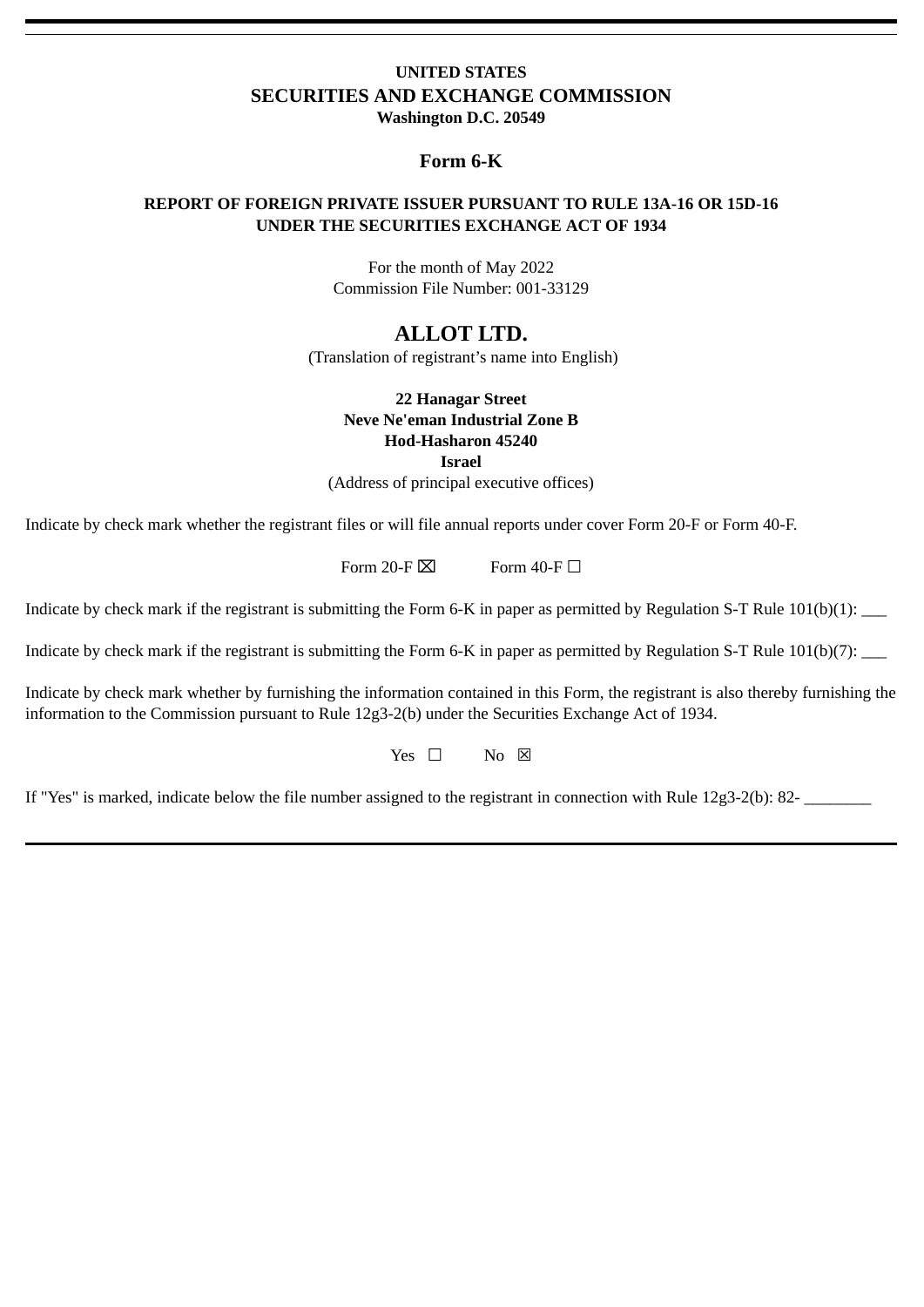#### **EXPLANATORY NOTE**

On May 17, 2022, Allot Ltd. issued a press release announcing the First Quarter 2022 Financial Results.

A copy of the press release entitled "Allot Announces First Quarter 2022 Financial Results" is attached to this Form 6-K as Exhibit 99.1.

#### **SIGNATURES**

Pursuant to the requirements of the Securities Exchange Act of 1934, the registrant has duly caused this report to be signed on its behalf by the undersigned, thereunto duly authorized.

Allot Ltd.

By: /s/ Ziv Leitman Ziv Leitman Chief Financial Officer

Date: May 17th, 2022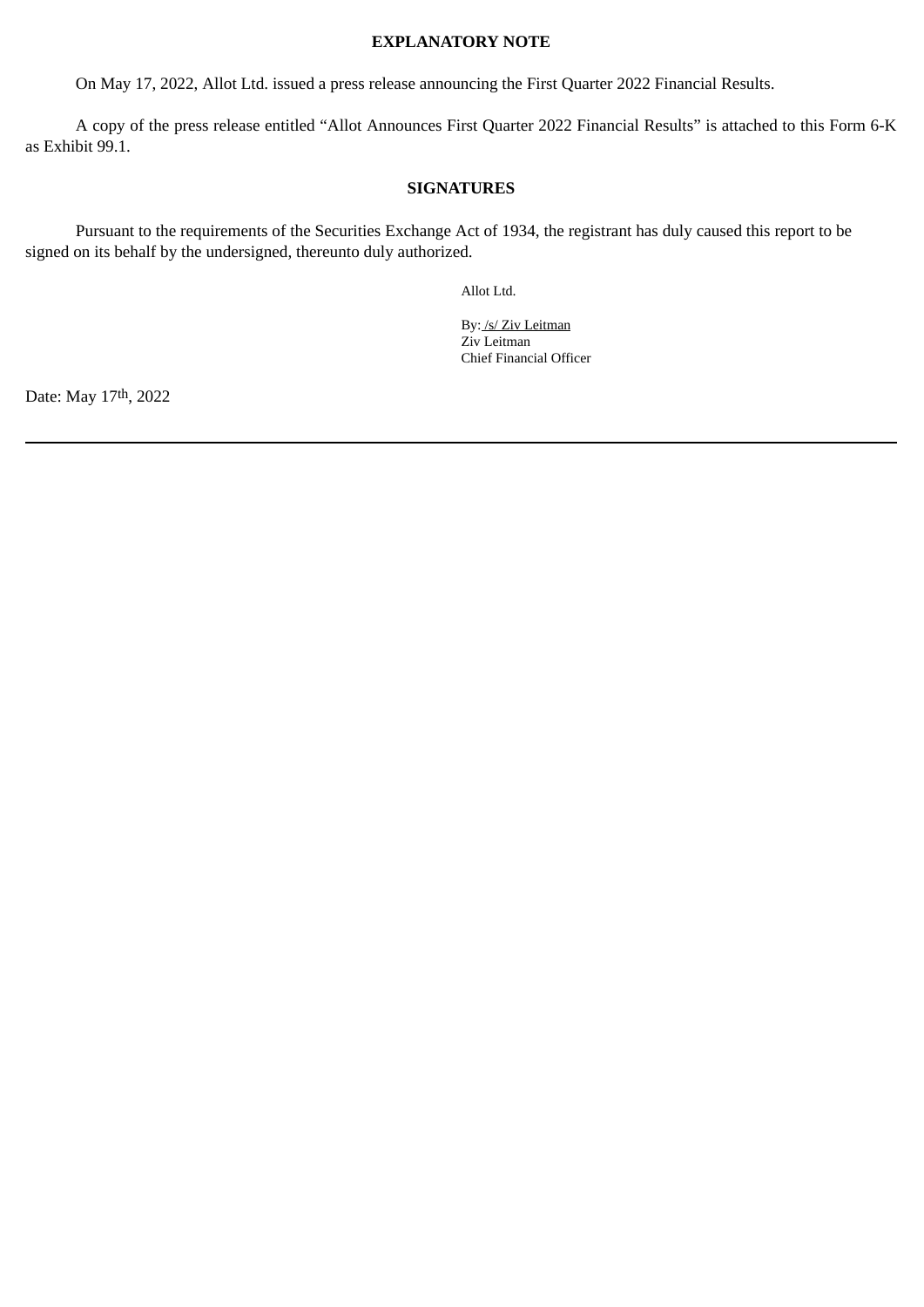#### **EXHIBIT INDEX**

The following exhibit has been filed as part of this Form 6-K:

Exhibit Number Description [99.1](#page-3-0) Allot [Announces](#page-3-0) First Quarter 2022 Financial Results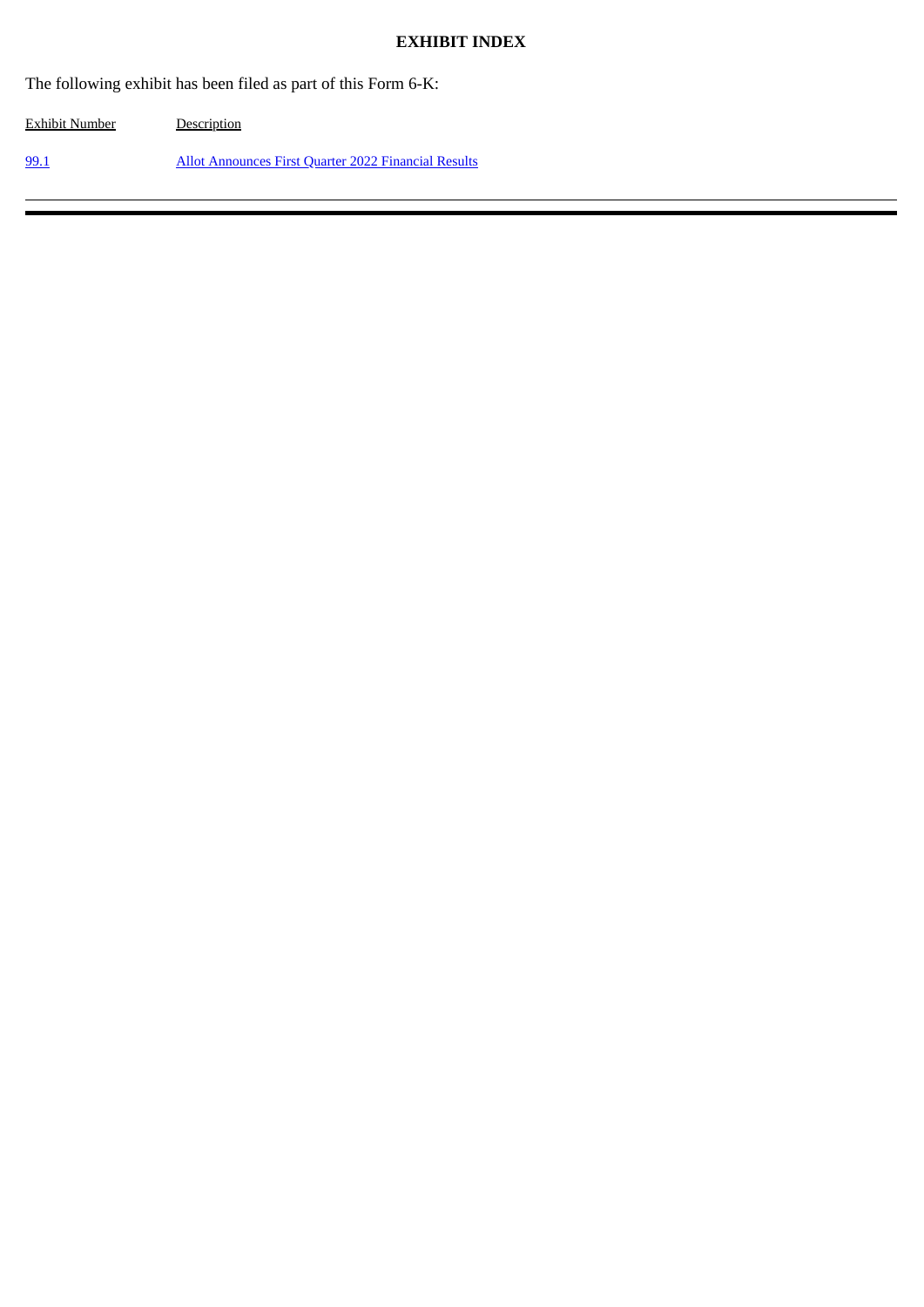

## **Allot Announces First Quarter 2022 Financial Results**

<span id="page-3-0"></span>**Hod Hasharon, Israel – May 17, 2022** - Allot Ltd. (NASDAQ: ALLT, TASE: ALLT), a leading global provider of innovative network intelligence and security solutions for service providers and enterprises worldwide, today announced its unaudited first quarter 2022 financial results.

### **First Quarter 2022 Financial Highlights**

- First quarter revenues were \$31.9 million, up 2% year-over-year;
- Gross margin on a non-GAAP basis was 70%;
- GAAP operating loss was \$5.7 million and non-GAAP operating loss was \$3 million;
- GAAP net loss was \$6.1 million and non-GAAP net loss was \$3.5 million.

#### **Financial Outlook**

For 2022, management expects:

- Revenues to be between \$135-140 million;
- Additional recurring security deals to be executed, providing incremental MAR\*\* of more than \$180 million (note amended MAR definition adopting a more conservative approach referring to applicable customer segments only);
- December 2022 total ARR\* including SECaaS ARR\* and Support & Maintenance ARR\* to be between \$53-\$55 million, representing approximately 15% year-over-year growth versus 2021 at the midpoint;
- December 2022 SECaaS ARR\* to be at least \$12 million;
- Recurring security revenue to be at least \$7 million.

#### **Management Comment**

**Erez Antebi, President & CEO of Allot**, commented: "While our first quarter results met our expectations, during the last few months, we faced headwinds as a result of delays in SECaaS service launches, the war in Europe and negative foreign exchange rates fluctuation. As a result, we have adjusted our forecast for the year to reflect a delay in adoption. Looking at the number of CSPs interested in SECaaS services and the growing need for such a protection, we plan to continue our investments and remain confident in our strategic direction and our long-term success."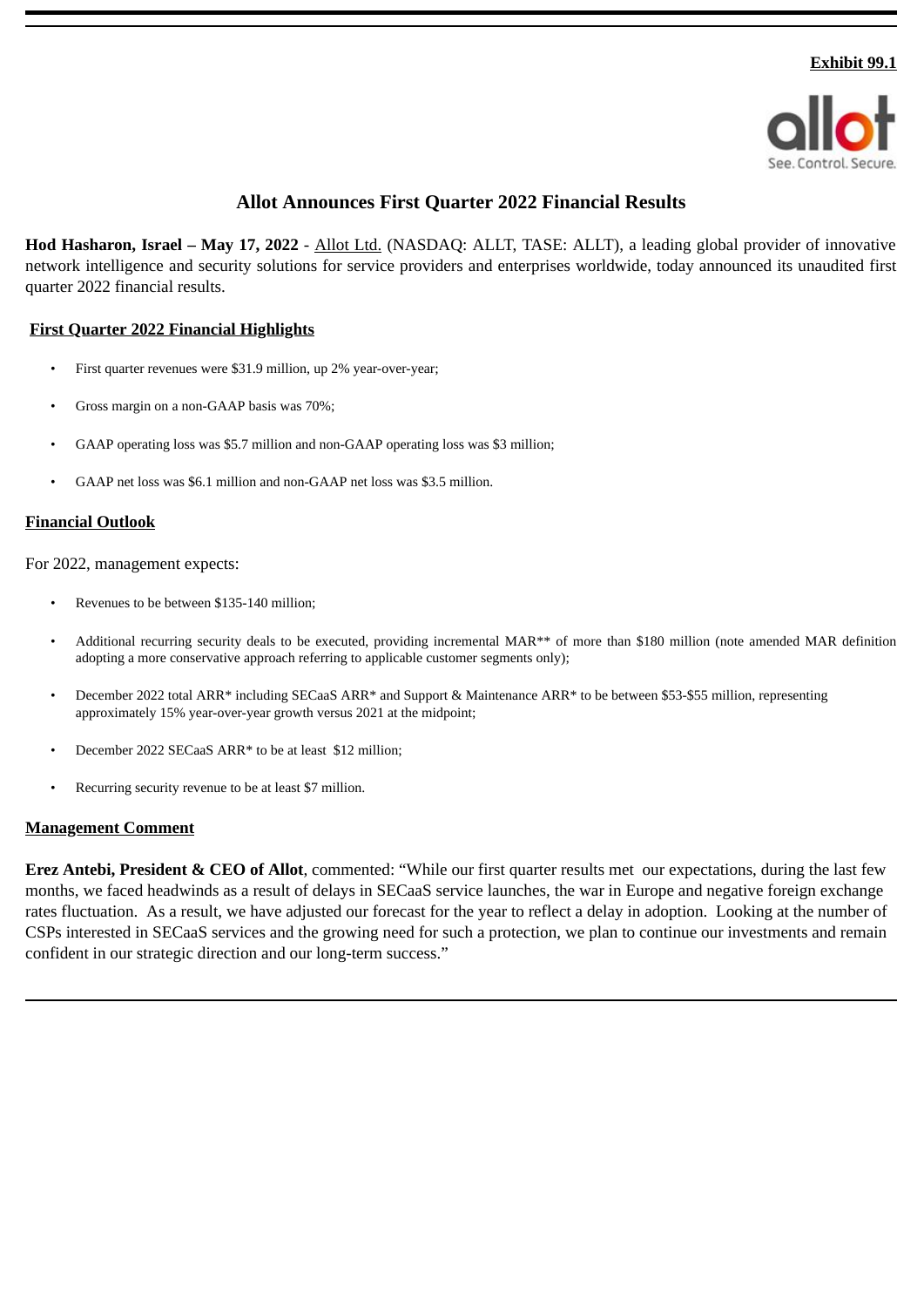#### **Q1 2022 Financial Results Summary**

**Total revenues** for the first quarter of 2022 were \$31.9 million, an increase of 2% compared to \$31.2 million in the first quarter of 2021.

**Gross profit on a GAAP basis** for the first quarter of 2022 was \$22.1 million (gross margin of 69.3%), a 2% improvement compared with \$21.6 million (gross margin of 69.2%) in the first quarter of 2021.

**Gross profit on a non-GAAP basis** for the first quarter of 2022 was \$22.4 million (gross margin of 70.3%), a 3% improvement compared with \$21.9 million (gross margin of 70.1%) in the first quarter of 2021.

**Net loss on a GAAP basis** for the first quarter of 2022 was \$6.1 million, or \$0.17 per basic share, compared with a net loss of \$4.0 million, or \$0.11 per basic share, in the first quarter of 2021.

**Net loss on a non-GAAP** for the first quarter of 2022 was \$3.5 million, or \$0.10 per basic share compared with a non-GAAP net loss of \$2.2 million, or \$0.06 per basic share, in the first quarter of 2021.

**Cash and investments** as of March 31, 2022 totaled \$117.1 million, compared to \$85.7 million as of December 31, 2021.

# # #

## **Conference Call & Webcast:**

The Allot management team will host a conference call to discuss its first quarter 2022 earnings results today, May 17, 2022 at 8:30 am ET, 3:30 pm Israel time. To access the conference call, please dial one of the following numbers:

US: 1-888-642-5032, UK: 0-800-917-5108, Israel: +972-3-918-0609

A live webcast and, following the end of the call, an archive of the conference call, will be accessible on the Allot website at: http://investors.allot.com/index.cfm

## **About Allot**

Allot Ltd. (NASDAQ: ALLT, TASE: ALLT) is a provider of leading innovative network intelligence and security solutions for service providers and enterprises worldwide, enhancing value to their customers. Our solutions are deployed globally for network and application analytics, traffic control and shaping, network-based security services, and more. Allot's multi-service platforms are deployed by over 500 mobile, fixed and cloud service providers and over 1,000 enterprises. Our industry leading networkbased security as a service solution is already used by over 20 million subscribers in Europe. Allot. See. Control. Secure.

For more information, visit www.allot.com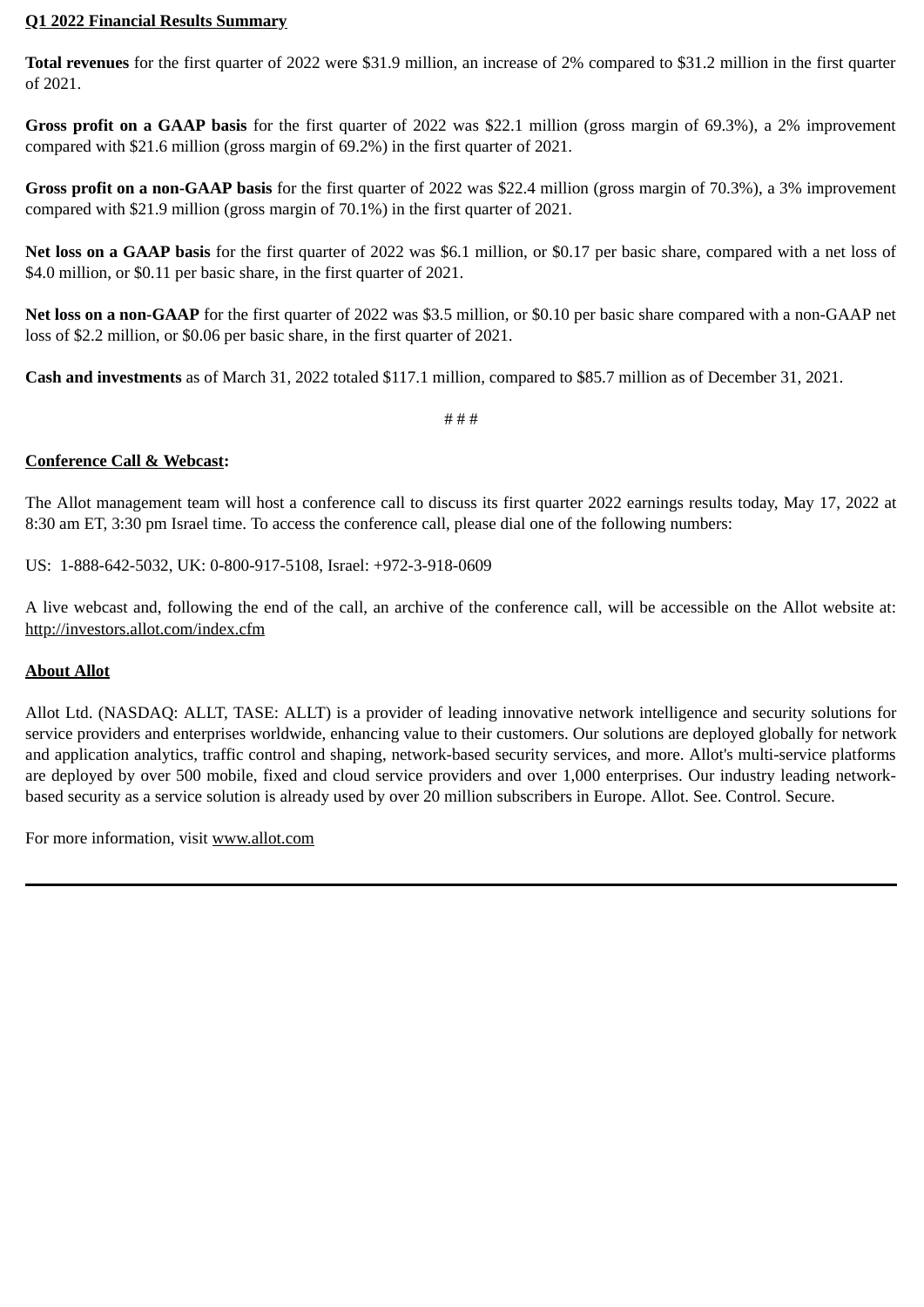#### **Performance Metrics**

\* Total ARR - Support & Maintenance ARR (measures the current annual run rate of the support & maintenance revenues, which is calculated based on these expected revenues in the fourth quarter and multiplied by 4) and SECaaS ARR (measures the current annual run rate of the SECaaS revenues, which is calculated based on these expected revenues in the current month of December and multiplied by 12).

\*\* MAR (maximum annual revenue potential of concluded transactions) was estimated by Allot upon transaction signature and constitutes an approximation of the theoretical annual revenues Allot would receive if 100% of the applicable customer segments only subscribers, as estimated by Allot, signed up for the service.

### **GAAP to Non-GAAP Reconciliation:**

The difference between GAAP and non-GAAP revenues is related to the acquisitions made by the Company and represents revenues adjusted for the impact of the fair value adjustment to acquired deferred revenue related to purchase accounting. Non-GAAP net income is defined as GAAP net income after including deferred revenues related to the fair value adjustment resulting from purchase accounting and excluding stock-based compensation expenses, amortization of acquisition-related intangible assets, deferred tax asset adjustment and changes in taxes related items.

These non-GAAP measures should be considered in addition to, and not as a substitute for, comparable GAAP measures. The non-GAAP results and a full reconciliation between GAAP and non-GAAP results is provided in the accompanying Table 2. The Company provides these non-GAAP financial measures because it believes they present a better measure of the Company's core business and management uses the non-GAAP measures internally to evaluate the Company's ongoing performance. Accordingly, the Company believes they are useful to investors in enhancing an understanding of the Company's operating performance.

### **Safe Harbor Statement**

This release contains forward-looking statements, which express the current beliefs and expectations of Company management. Such statements involve a number of known and unknown risks and uncertainties that could cause our future results, performance or achievements to differ significantly from the results, performance or achievements set forth in such forward-looking statements. Important factors that could cause or contribute to such differences include risks relating to: our ability to compete successfully with other companies offering competing technologies; the loss of one or more significant customers; consolidation of, and strategic alliances by, our competitors, government regulation; the timing of completion of key project milestones which impact the timing of our revenue recognition; lower demand for key value-added services; our ability to keep pace with advances in technology and to add new features and value-added services; managing lengthy sales cycles; operational risks associated with large projects; our dependence on fourth party channel partners for a material portion of our revenues; court approval of the Company's proposed share buy-back program; and other factors discussed under the heading "Risk Factors" in the Company's annual report on Form 20-F filed with the Securities and Exchange Commission. Forward-looking statements in this release are made pursuant to the safe harbor provisions contained in the Private Securities Litigation Reform Act of 1995. These forwardlooking statements are made only as of the date hereof, and the company undertakes no obligation to update or revise the forward-looking statements, whether as a result of new information, future events or otherwise.

**Investor Relations Contact: GK Investor Relations** Ehud Helft +1 212 378 8040 allot@gkir.com

**Public Relations Contact:** Seth Greenberg, Allot Ltd. +972 54 922 2294 sgreenberg@allot.com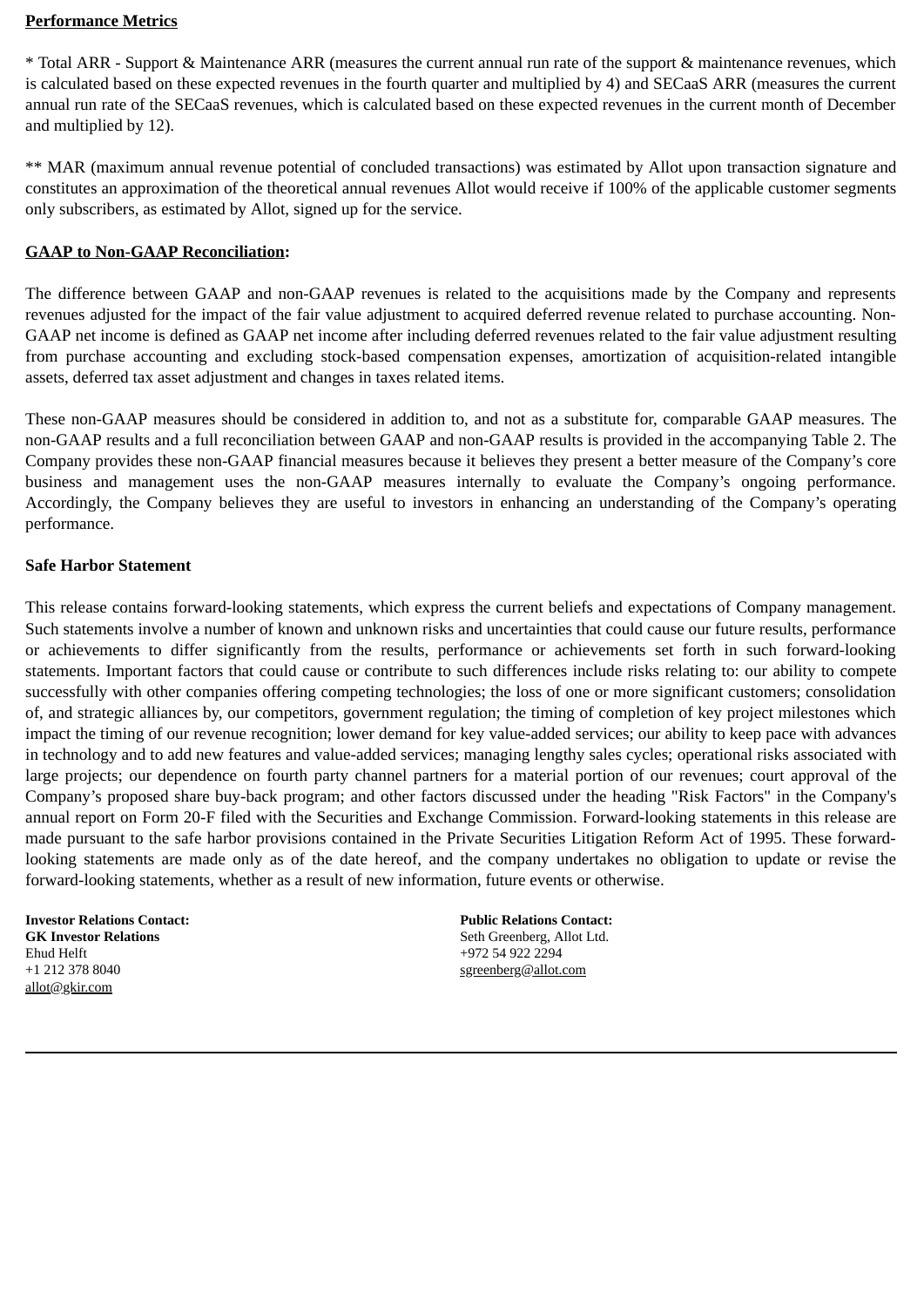## **TABLE - 1 ALLOT LTD. AND ITS SUBSIDIARIES CONSOLIDATED STATEMENTS OF OPERATIONS (U.S. dollars in thousands, except share and per share data)**

|                                                                                   |              | <b>Three Months Ended</b><br>March 31, |  |
|-----------------------------------------------------------------------------------|--------------|----------------------------------------|--|
|                                                                                   | 2022         | 2021                                   |  |
|                                                                                   |              | (Unaudited)                            |  |
| <b>Revenues</b>                                                                   | \$<br>31,896 | $\boldsymbol{\mathsf{S}}$<br>31,183    |  |
| Cost of revenues                                                                  | 9,792        | 9,591                                  |  |
| Gross profit                                                                      | 22,104       | 21,592                                 |  |
| Operating expenses:                                                               |              |                                        |  |
| Research and development costs, net                                               | 12,030       | 10,567                                 |  |
| Sales and marketing                                                               | 11,689       | 11,593                                 |  |
| General and administrative                                                        | 4,037        | 3,200                                  |  |
| Total operating expenses                                                          | 27,756       | 25,360                                 |  |
| <b>Operating loss</b>                                                             | (5,652)      | (3,768)                                |  |
| Financial and other income, net                                                   | 247          | 115                                    |  |
| Loss before income tax expenses                                                   | (5, 405)     | (3,653)                                |  |
| Tax expenses                                                                      | 722          | 305                                    |  |
| <b>Net Loss</b>                                                                   | (6, 127)     | (3,958)                                |  |
| <b>Basic net loss per share</b>                                                   | (0.17)<br>\$ | (0.11)<br>$\boldsymbol{\mathsf{S}}$    |  |
| <b>Diluted net loss per share</b>                                                 | \$<br>(0.17) | \$<br>(0.11)                           |  |
| Weighted average number of shares used in<br>computing basic net loss per share   | 36,539,247   | 35,535,493                             |  |
|                                                                                   |              |                                        |  |
| Weighted average number of shares used in<br>computing diluted net loss per share | 36,539,247   | 35,535,493                             |  |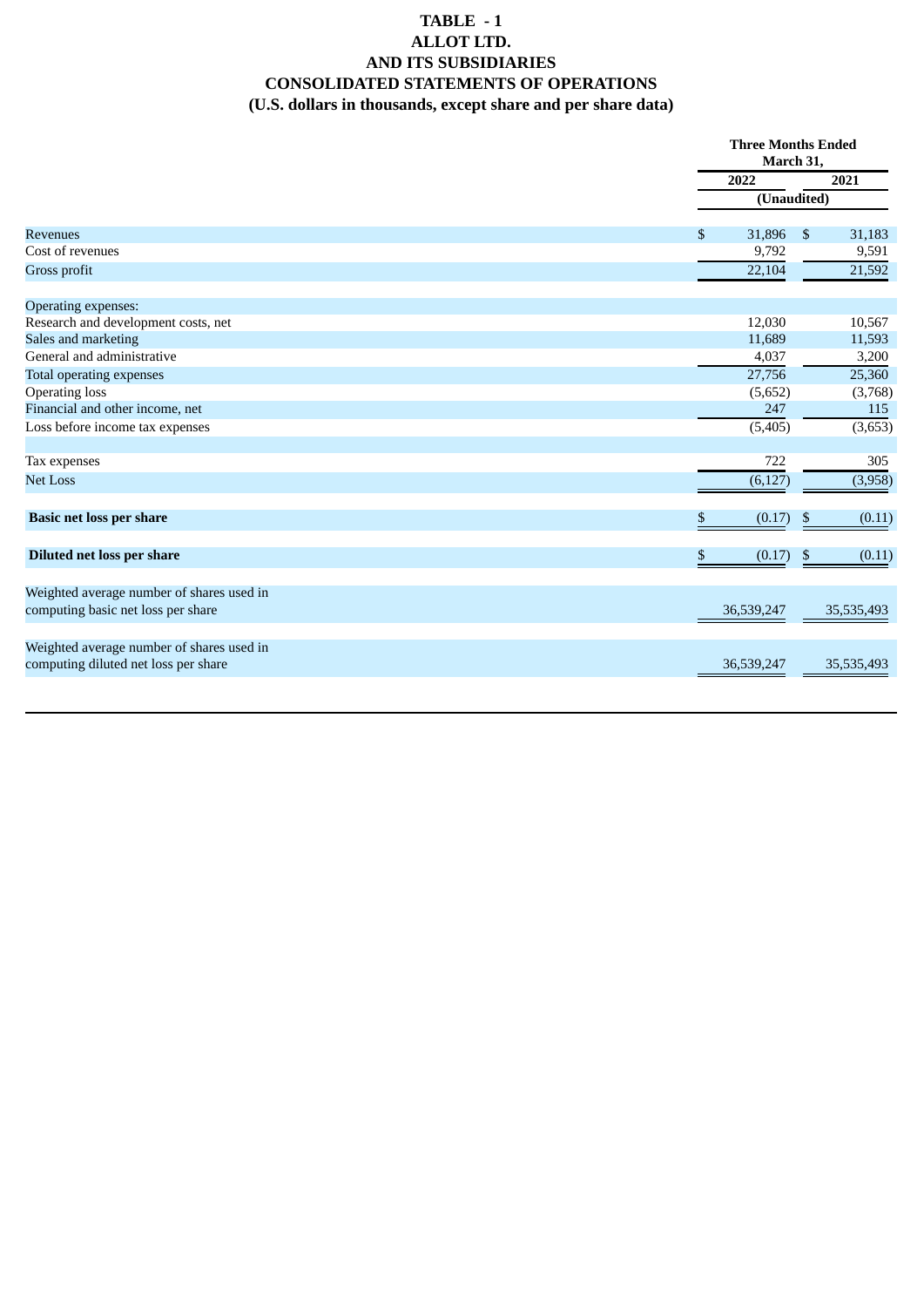### **TABLE - 2 ALLOT LTD. AND ITS SUBSIDIARIES RECONCILIATION OF GAAP TO NON-GAAP CONSOLIDATED STATEMENTS OF OPERATIONS (U.S. dollars in thousands, except per share data)**

|                                                            |                           | <b>Three Months Ended</b><br>March 31, |            |
|------------------------------------------------------------|---------------------------|----------------------------------------|------------|
|                                                            | 2022                      |                                        | 2021       |
|                                                            |                           | (Unaudited)                            |            |
| <b>GAAP</b> cost of revenues                               | \$                        | $9,792$ \$                             | 9,591      |
| Share-based compensation (1)                               | (181)                     |                                        | (119)      |
| Amortization of intangible assets (2)                      | (152)                     |                                        | (152)      |
| Non-GAAP cost of revenues                                  | \$<br>9,459               | \$                                     | 9,320      |
| GAAP gross profit                                          | \$<br>22,104              | \$                                     | 21,592     |
| Gross profit adjustments                                   | 333                       |                                        | 271        |
| Non-GAAP gross profit                                      | $\overline{\$}$<br>22,437 | $\overline{\$}$                        | 21,863     |
| <b>GAAP</b> operating expenses                             | \$<br>27,756              | \$                                     | 25,360     |
| Share-based compensation (1)                               | (2, 356)                  |                                        | (1, 325)   |
| Non-GAAP operating expenses                                | \$<br>25,400              | \$                                     | 24,035     |
| GAAP financial and other income                            | \$<br>247                 | \$                                     | 115        |
| Exchange rate differences*                                 |                           | (73)                                   | 76         |
| Non-GAAP Financial and other income                        | \$<br>174                 | \$                                     | 191        |
| GAAP taxes on income                                       | \$<br>722                 | \$                                     | 305        |
| Tax expenses in respect of net deferred tax asset recorded |                           |                                        | (67)       |
| Non-GAAP taxes on income                                   | \$<br>722                 | \$                                     | 238        |
|                                                            |                           |                                        |            |
| <b>GAAP Net Loss</b>                                       | \$<br>(6, 127)            | - \$                                   | (3,958)    |
| Share-based compensation (1)                               | 2,537                     |                                        | 1,444      |
| Amortization of intangible assets (2)                      | 152                       |                                        | 152        |
| Exchange rate differences*                                 |                           | (73)                                   | 76         |
| Tax expenses in respect of net deferred tax asset recorded |                           |                                        | 67         |
| Non-GAAP Net income (loss)                                 | (3,511)<br>\$             | $\$$                                   | (2,219)    |
| GAAP Loss per share (diluted)                              | \$                        | $(0.17)$ \$                            | (0.11)     |
| Share-based compensation                                   | 0.07                      |                                        | 0.04       |
| Amortization of intangible assets                          | 0.00                      |                                        | 0.01       |
| Exchange rate differences*                                 | 0.00                      |                                        | 0.00       |
| Tax expense in respect of net deferred tax asset recorded  |                           |                                        | 0.00       |
| Non-GAAP Net income (loss) per share (diluted)             | \$<br>(0.10)              | \$                                     | (0.06)     |
| Weighted average number of shares used in                  |                           |                                        |            |
| computing GAAP diluted net loss per share                  | 36,539,247                |                                        | 35,535,493 |
| Weighted average number of shares used in                  |                           |                                        |            |
| computing non-GAAP diluted net loss per share              | 36,539,247                |                                        | 35,535,493 |

\* Financial income or expenses related to exchange rate differences in connection with revaluation of assets and liabilities in nondollar denominated currencies.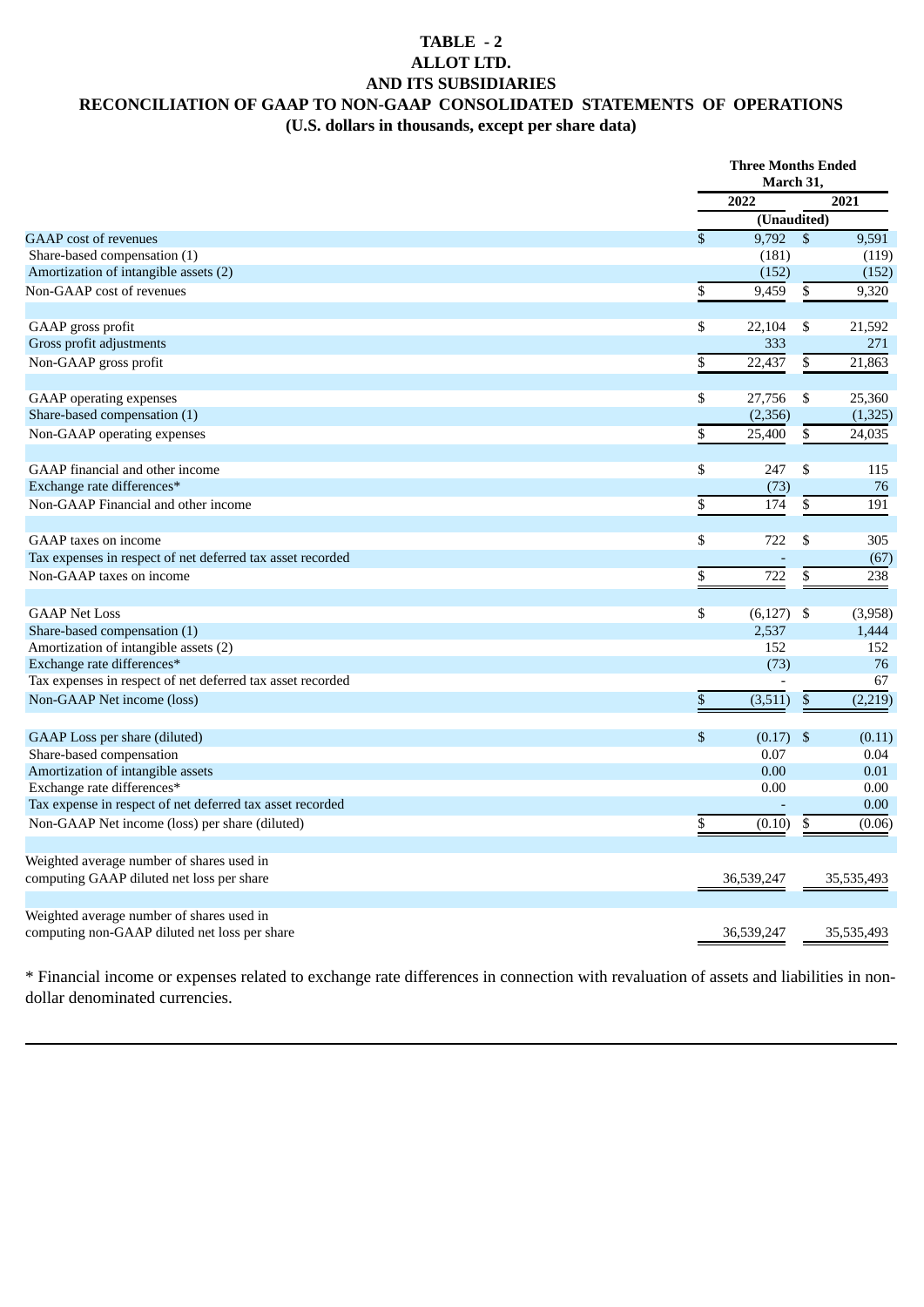### **TABLE - 2 cont. ALLOT LTD. AND ITS SUBSIDIARIES RECONCILIATION OF GAAP TO NON-GAAP CONSOLIDATED STATEMENTS OF OPERATIONS (U.S. dollars in thousands, except per share data)**

|                                       | <b>Three Months Ended</b><br>March 31, |                |       |
|---------------------------------------|----------------------------------------|----------------|-------|
|                                       | 2022                                   |                | 2021  |
|                                       |                                        | (Unaudited)    |       |
| (1) Share-based compensation:         |                                        |                |       |
| Cost of revenues                      | \$<br>181                              | \$             | 119   |
| Research and development costs, net   | 845                                    |                | 395   |
| Sales and marketing                   | 913                                    |                | 582   |
| General and administrative            | 598                                    |                | 348   |
|                                       | 2,537                                  | ж              | 1,444 |
| (2) Amortization of intangible assets |                                        |                |       |
| Cost of revenues                      | \$<br>152                              | $\mathfrak{L}$ | 152   |
|                                       | 152                                    |                | 152   |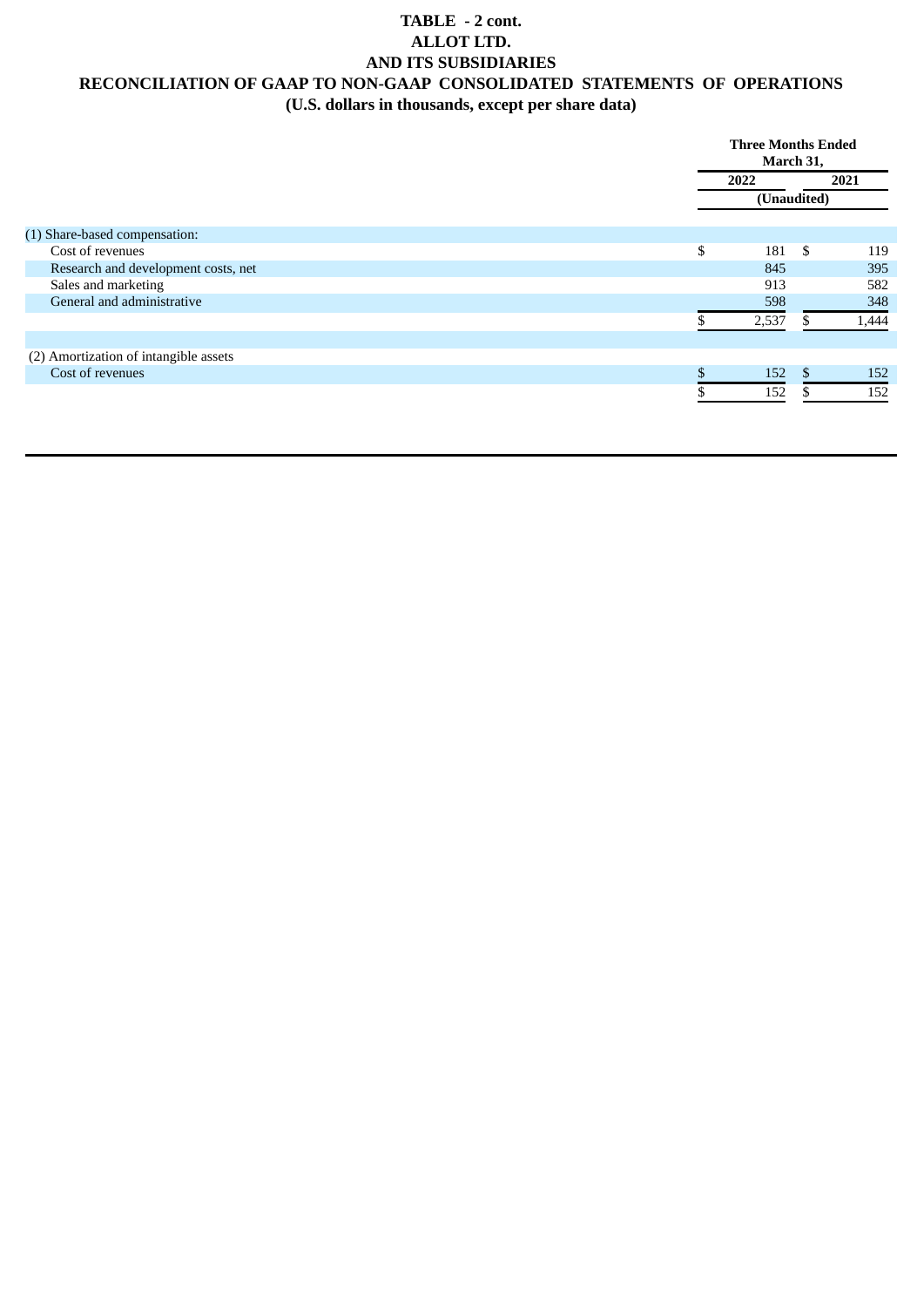## **TABLE - 3 ALLOT LTD. AND ITS SUBSIDIARIES CONSOLIDATED BALANCE SHEETS (U.S. dollars in thousands)**

|                                             | March 31,<br>2022 | 2021                     | December 31, |  |
|---------------------------------------------|-------------------|--------------------------|--------------|--|
|                                             | (Unaudited)       | (Audited)                |              |  |
| <b>ASSETS</b>                               |                   |                          |              |  |
| <b>CURRENT ASSETS:</b>                      |                   |                          |              |  |
| Cash and cash equivalents                   | \$<br>20,878      | $\mathfrak{S}$<br>11,717 |              |  |
| Short-term bank deposits                    | 86,420            | 60,720                   |              |  |
| <b>Restricted deposits</b>                  | 1,360             | 1,480                    |              |  |
| Available-for-sale marketable securities    | 8,243             | 11,531                   |              |  |
| Trade receivables, net                      | 32,051            | 30,829                   |              |  |
| Other receivables and prepaid expenses      | 8,762             | 8,490                    |              |  |
| <b>Inventories</b>                          | 12,847            | 11,092                   |              |  |
| Total current assets                        | 170,561           | 135,859                  |              |  |
| <b>LONG-TERM ASSETS:</b>                    |                   |                          |              |  |
| Long-term bank deposits                     | 215               |                          | 215          |  |
| Severance pay fund                          | 421               |                          | 407          |  |
| Operating lease right-of-use assets         | 8,015             | 8,513                    |              |  |
| Trade receivables, net                      | 6,146             | 6,643                    |              |  |
| Other assets                                | 1,222             | 1,639                    |              |  |
| Total long-term assets                      | 16,019            | 17,417                   |              |  |
|                                             |                   |                          |              |  |
| PROPERTY AND EQUIPMENT, NET                 | 14,861            | 15,000                   |              |  |
| GOODWILL AND INTANGIBLE ASSETS, NET         | 34,903            | 35,138                   |              |  |
| Total assets                                | 236,344<br>\$     | 203,414<br>\$            |              |  |
|                                             |                   |                          |              |  |
| <b>LIABILITIES AND SHAREHOLDERS' EQUITY</b> |                   |                          |              |  |
| <b>CURRENT LIABILITIES:</b>                 |                   |                          |              |  |
| <b>Trade payables</b>                       | \$<br>4,436       | \$<br>3,940              |              |  |
| Deferred revenues                           | 24,255            | 22,138                   |              |  |
| Short-term operating lease liabilities      | 3,099             | 2,785                    |              |  |
| Other payables and accrued expenses         | 23,880            | 26,250                   |              |  |
| <b>Total current liabilities</b>            | 55,670            | 55,113                   |              |  |
| LONG-TERM LIABILITIES:                      |                   |                          |              |  |
| Deferred revenues                           | 14,667            | 15,942                   |              |  |
| Long-term operating lease liabilities       | 4,283             | 5,467                    |              |  |
| Accrued severance pay                       | 892               |                          | 884          |  |
| Convertible debt                            | 39,426            |                          |              |  |
| Total long-term liabilities                 | 59,268            | 22,293                   |              |  |
|                                             |                   |                          |              |  |
| SHAREHOLDERS' EQUITY                        | 121,406           | 126,008                  |              |  |
| Total liabilities and shareholders' equity  | 236,344<br>\$     | 203,414<br>\$            |              |  |
|                                             |                   |                          |              |  |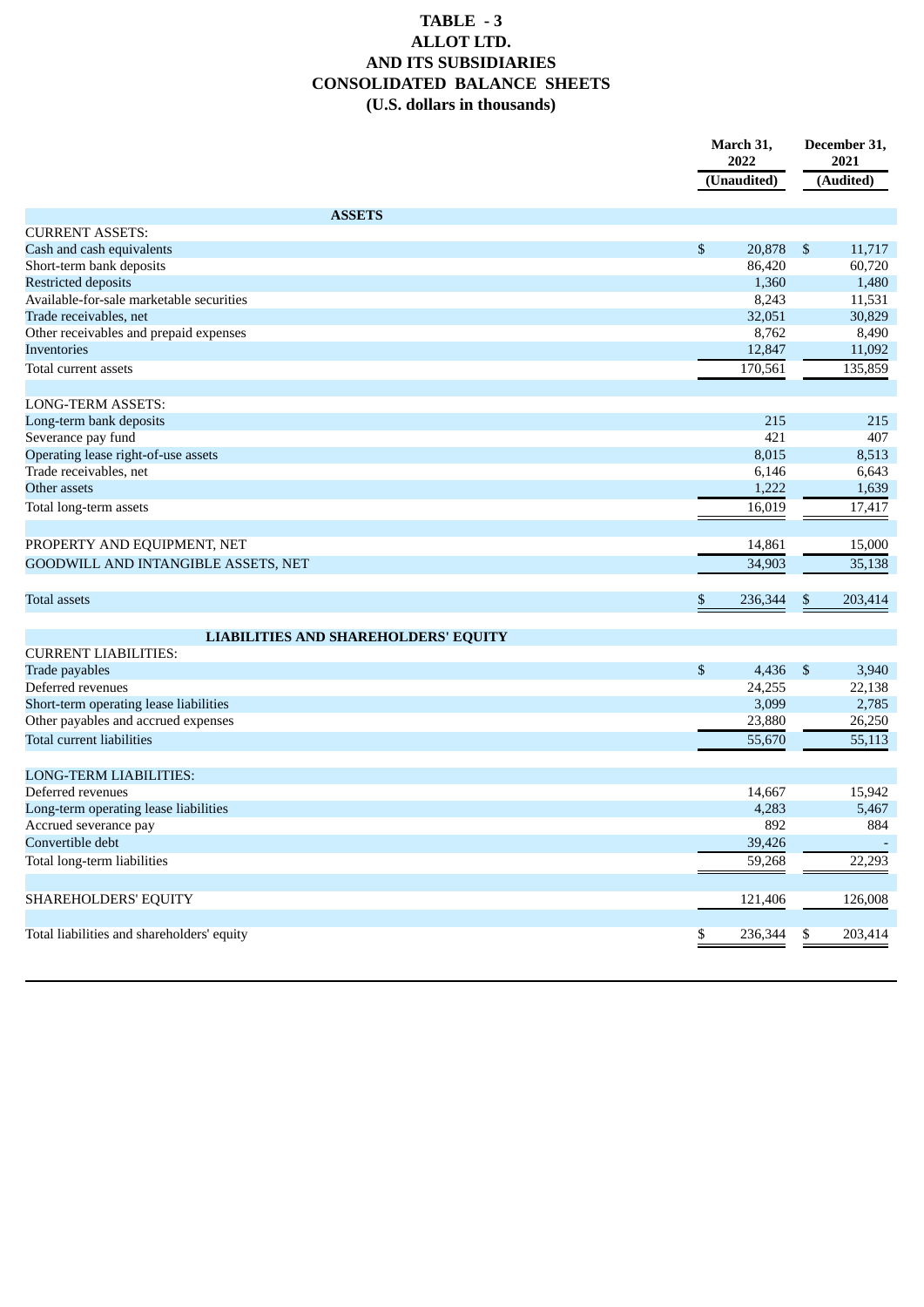## **TABLE - 4 ALLOT LTD. AND ITS SUBSIDIARIES CONSOLIDATED STATEMENTS OF CASH FLOWS (U.S. dollars in thousands)**

|                                                                                   |                    | <b>Three Months Ended</b><br>March 31, |  |
|-----------------------------------------------------------------------------------|--------------------|----------------------------------------|--|
|                                                                                   | 2022               | 2021                                   |  |
|                                                                                   |                    | (Unaudited)                            |  |
| Cash flows from operating activities:                                             |                    |                                        |  |
|                                                                                   |                    |                                        |  |
| <b>Net Loss</b>                                                                   | \$<br>$(6,127)$ \$ | (3,958)                                |  |
| Adjustments to reconcile net income to net cash used in operating activities:     |                    |                                        |  |
| Depreciation                                                                      | 1,414              | 1,088                                  |  |
| Stock-based compensation                                                          | 2,537              | 1,444                                  |  |
| Amortization of intangible assets                                                 | 235                | 237                                    |  |
| Decrease in accrued severance pay, net                                            | (6)                | (72)                                   |  |
| Decrease in other assets                                                          | 417                | 1,499                                  |  |
| Decrease in accrued interest and amortization of premium on marketable securities | 32                 | 75                                     |  |
| Changes in operating leases, net                                                  | (372)              | (232)                                  |  |
| Increase in trade receivables                                                     | (725)              | (7, 143)                               |  |
| Decrease (Increase) in other receivables and prepaid expenses                     | (1,034)            | 2,080                                  |  |
| Increase in inventories                                                           | (1,755)            | (957)                                  |  |
| Decrease in long-term deferred taxes, net                                         |                    | 72                                     |  |
| Increase (Decrease) in trade payables                                             | 496                | (870)                                  |  |
| Decrease in employees and payroll accruals                                        | (2,486)            | (1,909)                                |  |
| Increase in deferred revenues                                                     | 842                | 14,972                                 |  |
| Decrease in other payables, accrued expenses and other long term liabilities      | (271)              | (603)                                  |  |
| Net cash provided by (used in) operating activities                               | (6, 803)           | 5,723                                  |  |
| Cash flows from investing activities:                                             |                    |                                        |  |
| Decrease (Increase) in restricted deposit                                         | 120                | (434)                                  |  |
| Investment in short-term deposits                                                 | (25,700)           | (24, 300)                              |  |
| Purchase of property and equipment                                                | (1,275)            | (1,695)                                |  |
| Purchase of intangible assets                                                     |                    | (1,652)                                |  |
| Proceeds from redemption or sale of available-for sale marketable securities      | 3,158              | 4,348                                  |  |
| Net cash used in investing activities                                             | (23, 697)          | (23, 733)                              |  |
| Cash flows from financing activities:                                             |                    |                                        |  |
| Proceeds from exercise of stock options                                           | 235                | 1,559                                  |  |
| Issuance of convertible debt                                                      | 39,426             |                                        |  |
| Net cash provided by financing activities                                         | 39,661             | 1,559                                  |  |
| Increase (Decrease) in cash and cash equivalents                                  | 9,161              | (16, 451)                              |  |
| Cash and cash equivalents at the beginning of the period                          | 11,717             | 23,599                                 |  |
| Cash and cash equivalents at the end of the period                                | \$<br>20,878       | \$<br>7,148                            |  |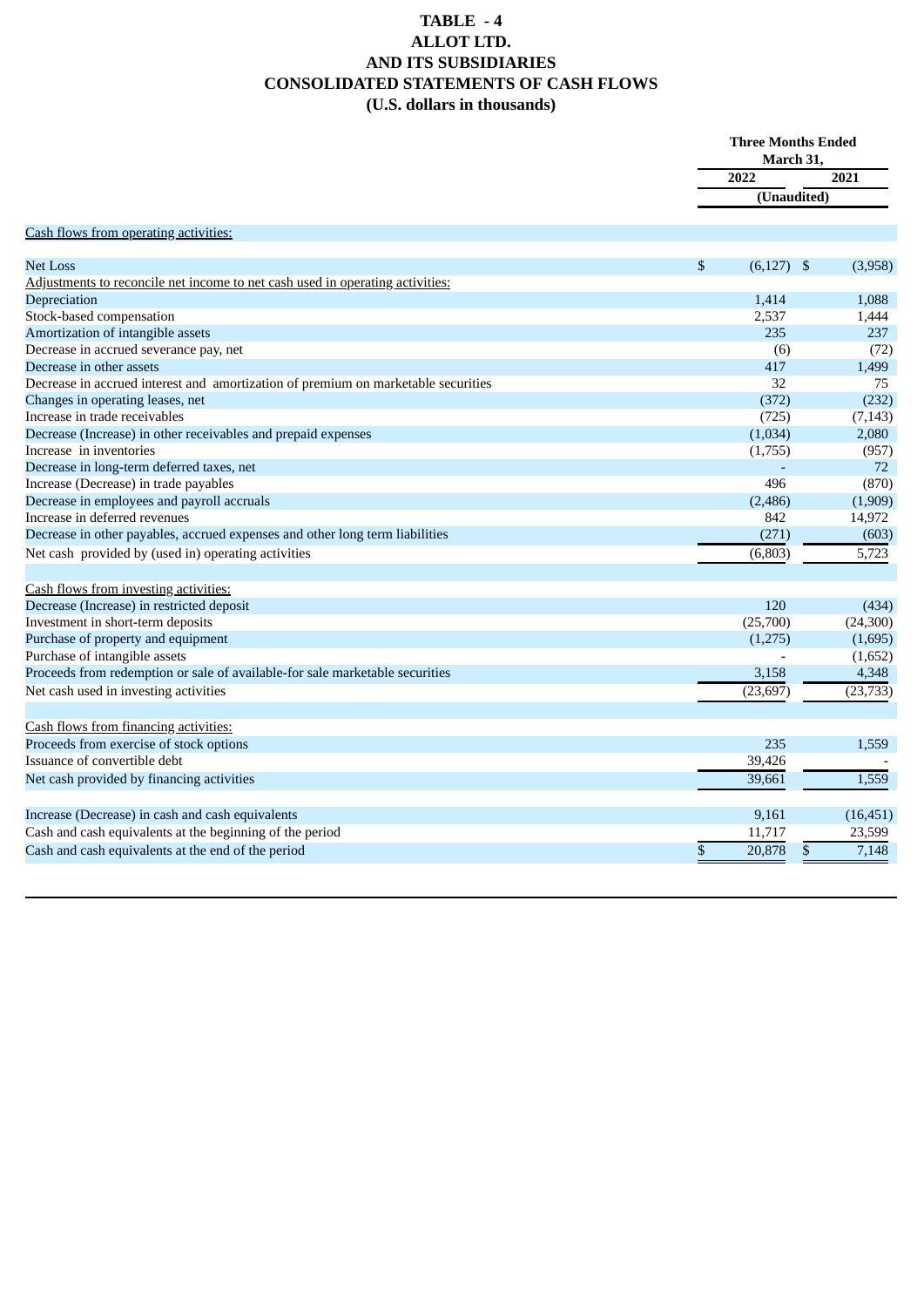# **Other financial metrics (Unaudited)**

U.S. dollars in millions, except number of full time employees, % of top-10 end-customers out of revenues and number of shares

|                                                                           | Q1-2022 |      | FY 2021 |      | <b>FY 2020</b> |      |
|---------------------------------------------------------------------------|---------|------|---------|------|----------------|------|
| Revenues geographic breakdown                                             |         |      |         |      |                |      |
| Americas                                                                  | 3.7     | 11%  | 19.4    | 14%  | 8.1            | 6%   |
| <b>EMEA</b>                                                               | 18.7    | 59%  | 82.0    | 56%  | 104.3          | 77%  |
| Asia Pacific                                                              | 9.5     | 30%  | 44.2    | 30%  | 23.5           | 17%  |
|                                                                           | 31.9    | 100% | 145.6   | 100% | 135.9          | 100% |
| <b>Revenue breakdown by type</b>                                          |         |      |         |      |                |      |
| Products                                                                  | 17.2    | 54%  | 88.1    | 60%  | 92.5           | 68%  |
| <b>Professional Services</b>                                              | 2.6     | 8%   | 15.2    | 11%  | 11.4           | 8%   |
| SECaaS (Security as a Service)                                            | 1.5     | 5%   | 4.1     | 3%   | 1.9            | 2%   |
| Support & Maintenance                                                     | 10.6    | 33%  | 38.2    | 26%  | 30.1           | 22%  |
|                                                                           | 31.9    | 100% | 145.6   | 100% | 135.9          | 100% |
| Revenues per customer type                                                |         |      |         |      |                |      |
| <b>CSP</b>                                                                | 25.8    | 81%  | 116.9   | 80%  | 114.8          | 84%  |
| Enterprise                                                                | 6.1     | 19%  | 28.7    | 20%  | 21.1           | 16%  |
|                                                                           | 31.9    | 100% | 145.6   | 100% | 135.9          | 100% |
| % of top-10 end-customers out of                                          |         |      |         |      |                |      |
| revenues                                                                  | 57%     |      | 51%     |      | 71%            |      |
| Total number of full time employees (end<br>of period)                    | 728     |      | 741     |      | 676            |      |
| Non-GAAP Weighted average number of<br>basic shares (in millions)         | 36.5    |      | 36.1    |      | 35             |      |
| Non-GAAP weighted average number of<br>fully diluted shares (in millions) | 38.7    |      | 38.4    |      | 37.2           |      |